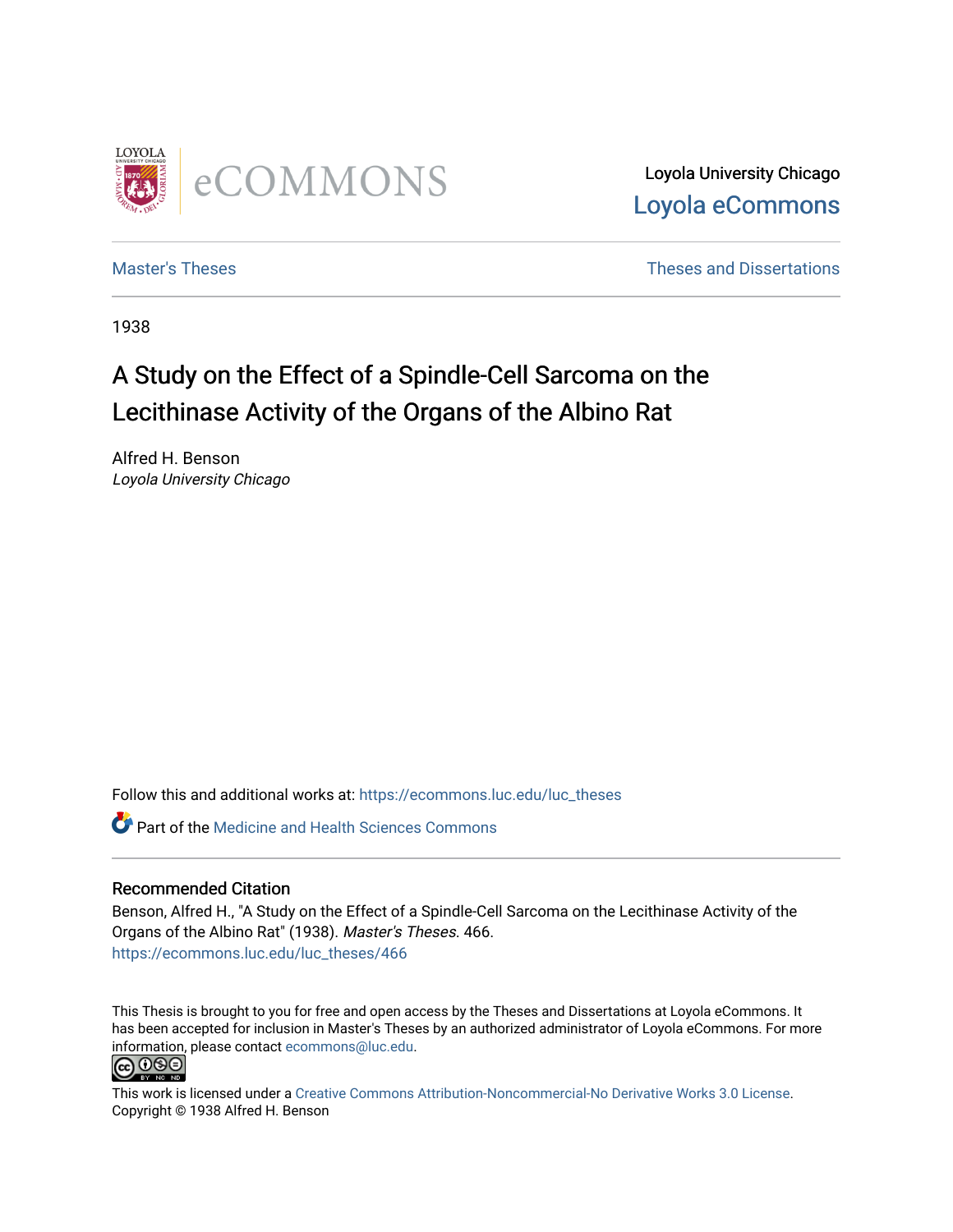### LOYOLA UNIVERSITY

 $507$ 

A STUDY ON THE EFFECT OF A SPINDLE-CELL SARCOMA ON THE LECITHINASE ACTIVITY OF THE ORGANS OF THE ALBINO RAT.

## A THESIS

## SUBMITTED IN PARTIAL FULFILMENT

OF THE REQUIREMENTS FOR THE DEGREE OF

MASTER OF SCIENCE

## IN

LOYOLA UNIVERSITY

## IN

THE DEPARTMENT OF

#### PATHOLOGY

 $BY$ ALFRED H. BENSON CHICAGO. ILL.

1938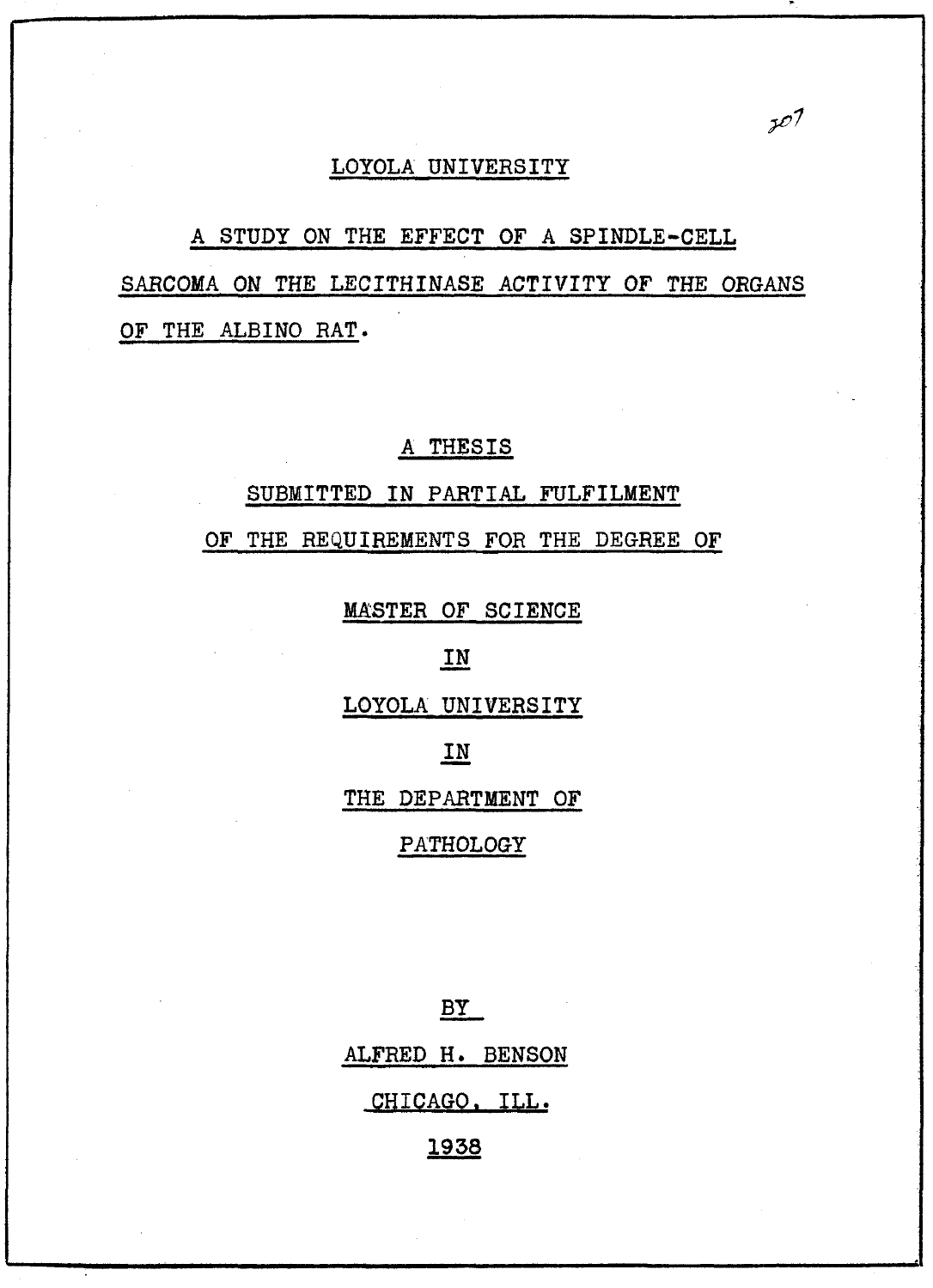## **ACKNOWLEDGEMENT**

To Dr. Frank McJunkin, sponsor and director of this problem, I express my appreciation for guidance and criticism throughout the fulfilment of this study.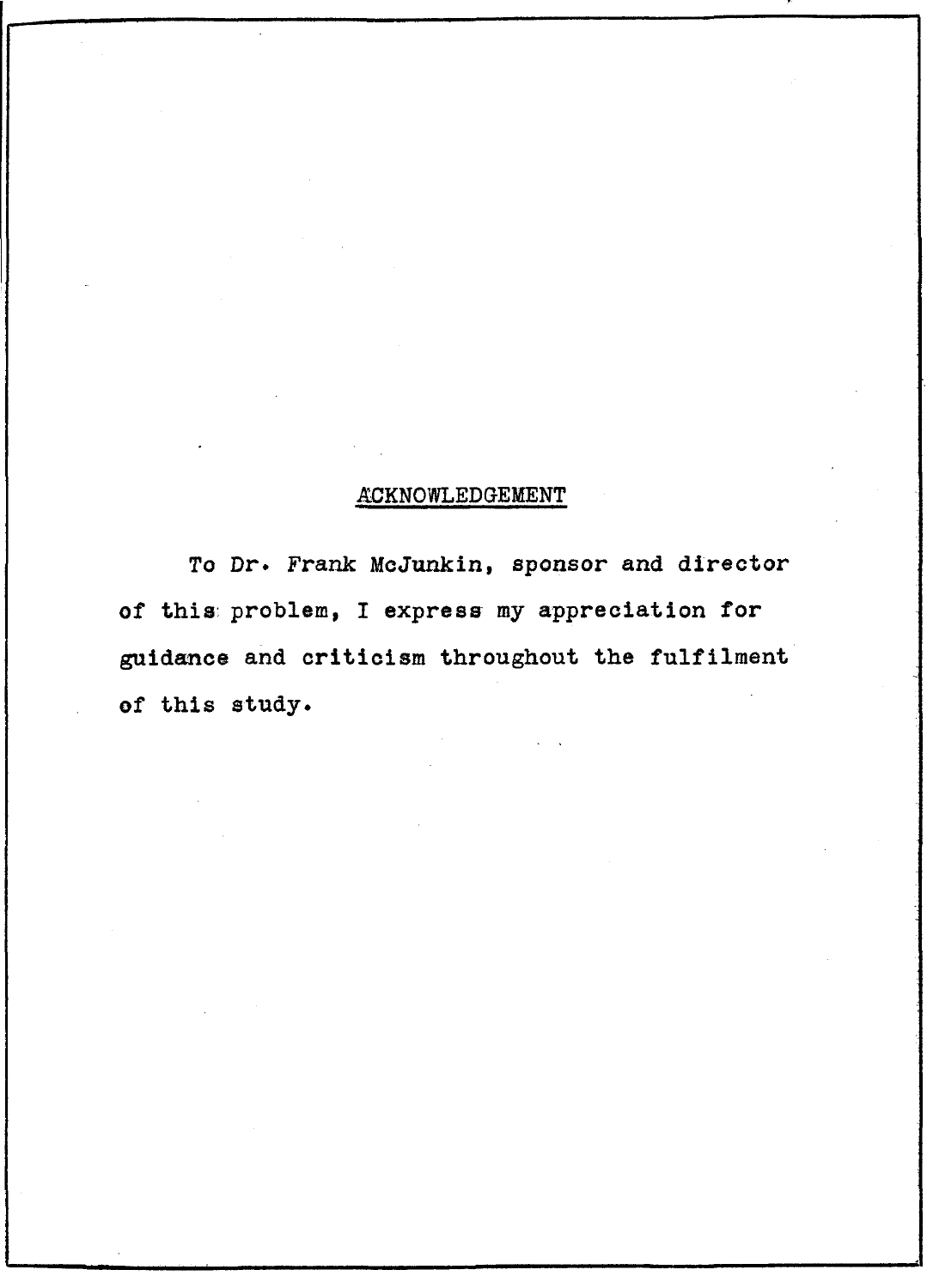## INTRODUCTION

During the past few years several papers; have appeared in the literature, dealing with the newly demonstrated enzyme which is capable of hydrolyzing lecithin. Kay (1926) was the first to prove the presence of this enzyme in the kidney. King (1931) put the preliminary findings of Kay on a firmer basis by demonstrating the presence of this enzyme in a number of animal tissues.

As it had been found by McJunkin and Henry (1935) that lecithin inhibits cell growth, it was decided to study further the phyaiological and pathological function of this enzyme by determining whether or not the presence of a tumor would effect the concentration of lecithinase in the various organs of the albino rat, and to determine the concentration of this enzyme in the tumor tissue.

As far as could be ascertained by an examination of the Ii terature', no comparable work has been attempted.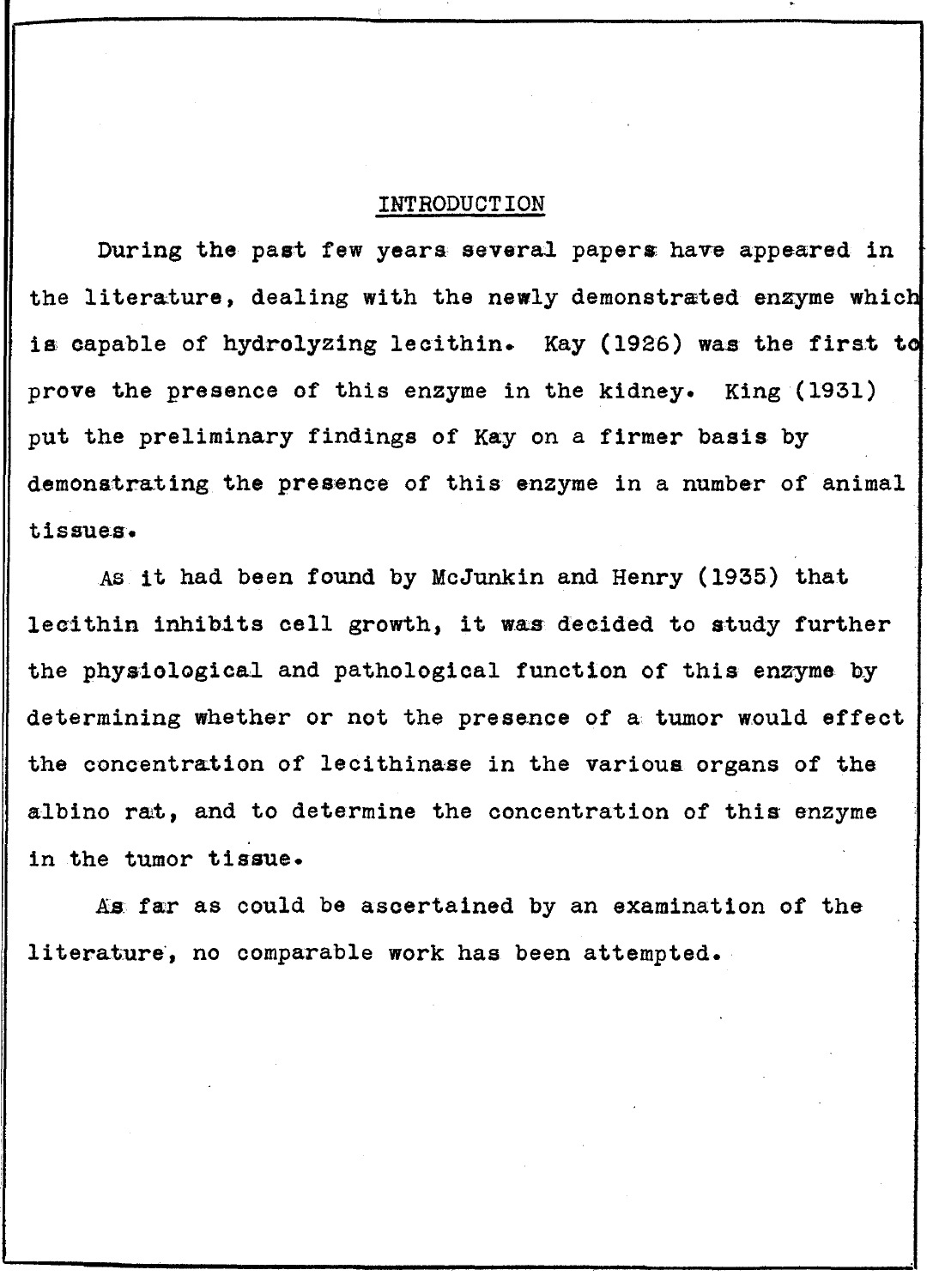#### METHODS AND MATERIALS

The method and material used for analysis of tissues for lecithinase in this study is essentially that described by King (1931). A few modifications. were introduced and the values of these changes will be indicated.

The sample of tissue to be analyzed is first freed of any adherent tissue and then weighed accurately, ground up with sand and transferred with twenty times its weight of water to an Erlenmeyer flask. King used chloroform saturated water for the dilution of the tissue with a drop of toluol, and autolized at room temperature for 48 hours and then filtered through cotton wool. It was found in this laboratory that uniform results could not be obtained in this manner because the autolysate was not clear or uniform throughout. Instead of using chloroform saturated water for the dilution, sterile distilled water was used, and a cotton pleget saturated with chloroform was wired to the under side of the cork. A drop of toluol was added to the flask. Instead' of autolyzing at room temperature, the material was autolyzed in the incubator at 37.5<sup>0</sup> for 48 hours and then centrifuged. The supernatant fluid was then drawn off and mixed well, the two cc. sample of extract being withdrawn from this mixed fluid. The supernatant fluid was mixed because several determinations demonstrated that the top strata of fluid contain a higher concentration of the enzyme than do the lower strata. This modification of King's method provided a clear autolysate that gave more uniform results.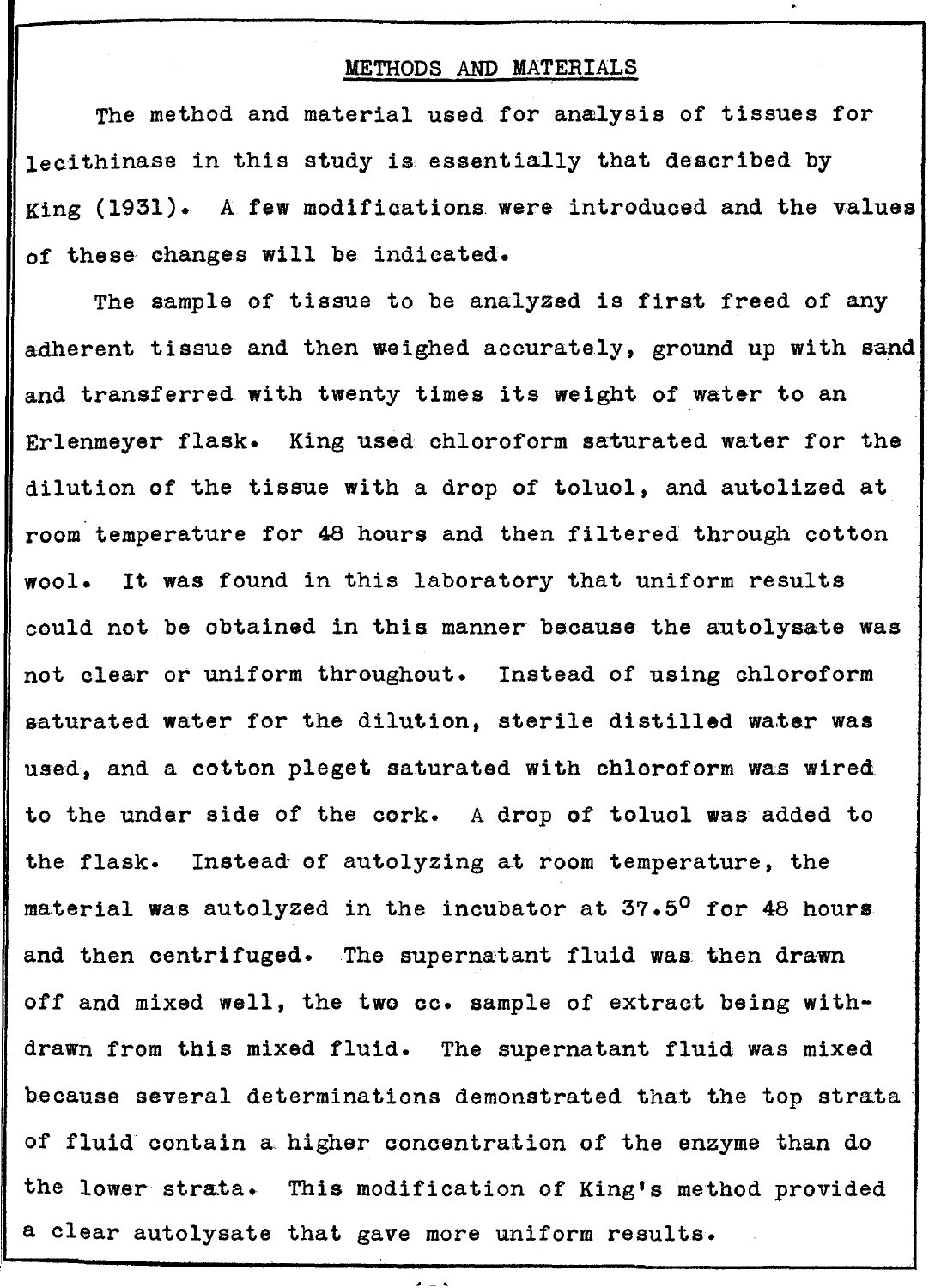After the extraet is obtained a set of two incubation tubes is prepared for each extract. The one tube contains 5 cc. of a borate buffer solution of pH 7.5, 5 cc. of a permanent lecithin emulsion containing 0.5 mg. of phosphorus, and 2 cc. of the autolyzed tissue extract. The other tube, the control, contains only 5 cc. of buffer with 2 cc. of extract. A drop of toluol and chloroform is added to each tube to prevent bacterial growth. Another control tube containing only buffer and lecithin was run·' as a control in the first few experiments but as these showed a negligable amount of phosphorus this control was omitted from all subsequent experiments. The tubes were then placed in the incubator at  $37.5^{\circ}$  for 48 hours. At the end of this time hydrolysis was stopped by the addition of 25% trichloracetic acid. This acid precipitates the lecithin and any protein material carried over in the extraet. Following this precipitation, the material was removed and placed in 25 cc. volumetric flasks and analyzed for phosphorus by the method described by King (1933).

King's method, in brief, is as follows: To each of the 25 cc. volumetric flasks is added  $5/6$  cc. of  $0.2%$  amino-naphtholsulphonic acid solution,  $12/3$  cc. of 5% ammonium molybdate solution and 2 cc. of a 60% perchloric acid. The color produced is then compared in the colorimeter with of a phosphorus standard solution containing 0.1 mg. of phosphorus.

The tumor used in this study is a highly malignant rapidly growing spindle-cell sarcoma which arose spontaneously in the uterus of an albino rat in this laboratory some four years ago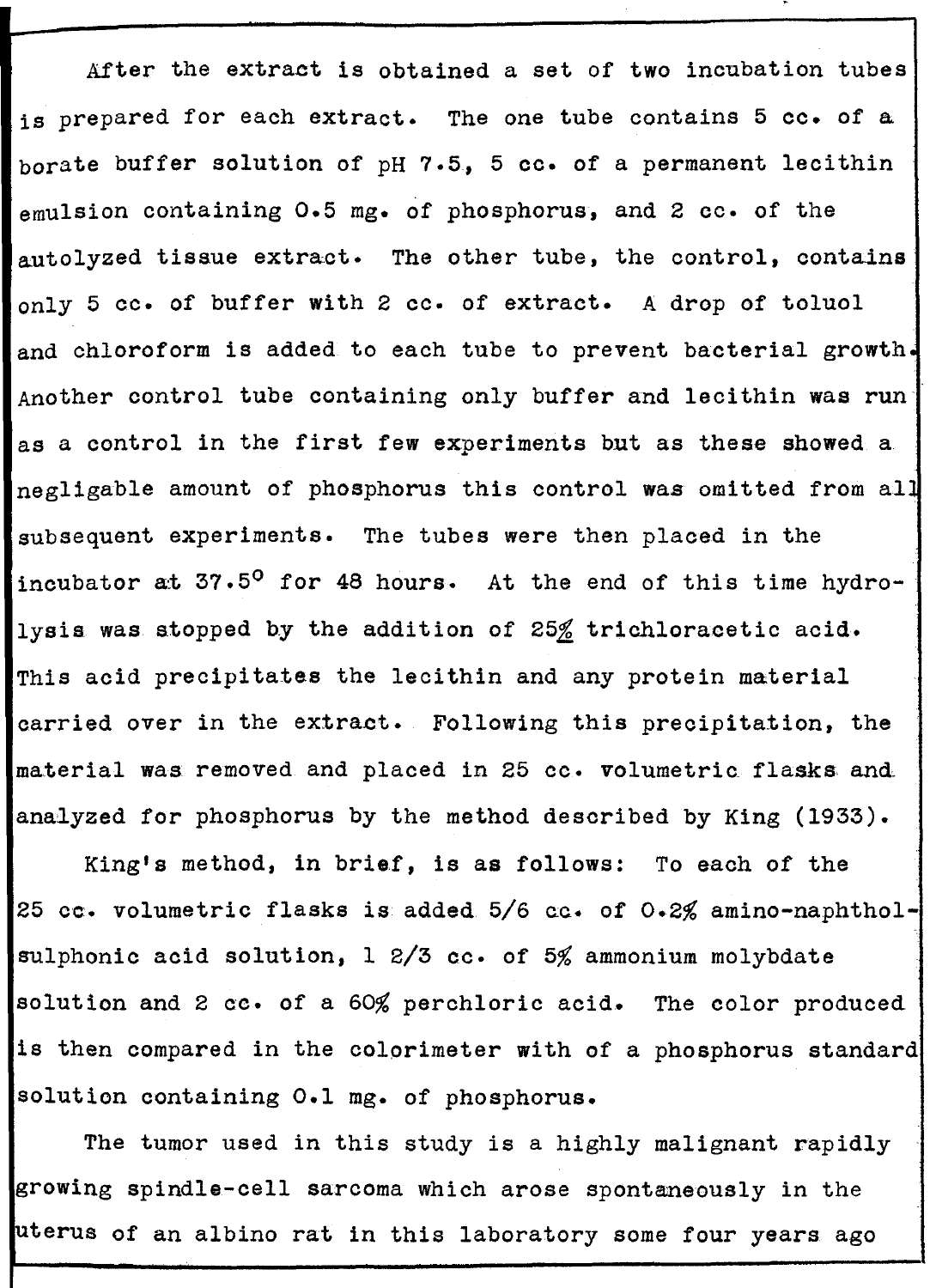and. has since been successfully kept alive by subcutaneous transplantation into the groin of the rat. In these experiments, after the tumor had become well established the animal was sacrificed by the isolation of the common carotid artery and bled to death. In this manner, sufficient blood was obtained in many cases for an analysis of the lecithinase activity of the serum. The normal control animals were sacrificed in a similar manner.

A few experiments were performed where dibenzanthracene ("DBA") was added to the kidney extracts. This was accomplished by rubbing up the "DBA" in a mortar and slowly adding the fluid. The fluid was colored yellow by this procedure but much of the "DBA" soon settled to the bottom.

#### RESULTS

First, a series of lecithinase analyses on the liver, spleen, kidney and serum of normal albino rats was obtained. The concentrations of the enzyme found in these tissues, with the exception of the serum which he did not attempt, approximated the concentrations found by King. A compilation of these results is presented in Table I.

A series of rats were then transplanted with a groin sarcoma and when the tumers were well established they were sacrificed, and an analysis made on corresponding tissues and in addition, the tumor tissue. Results of this series appears in Table II.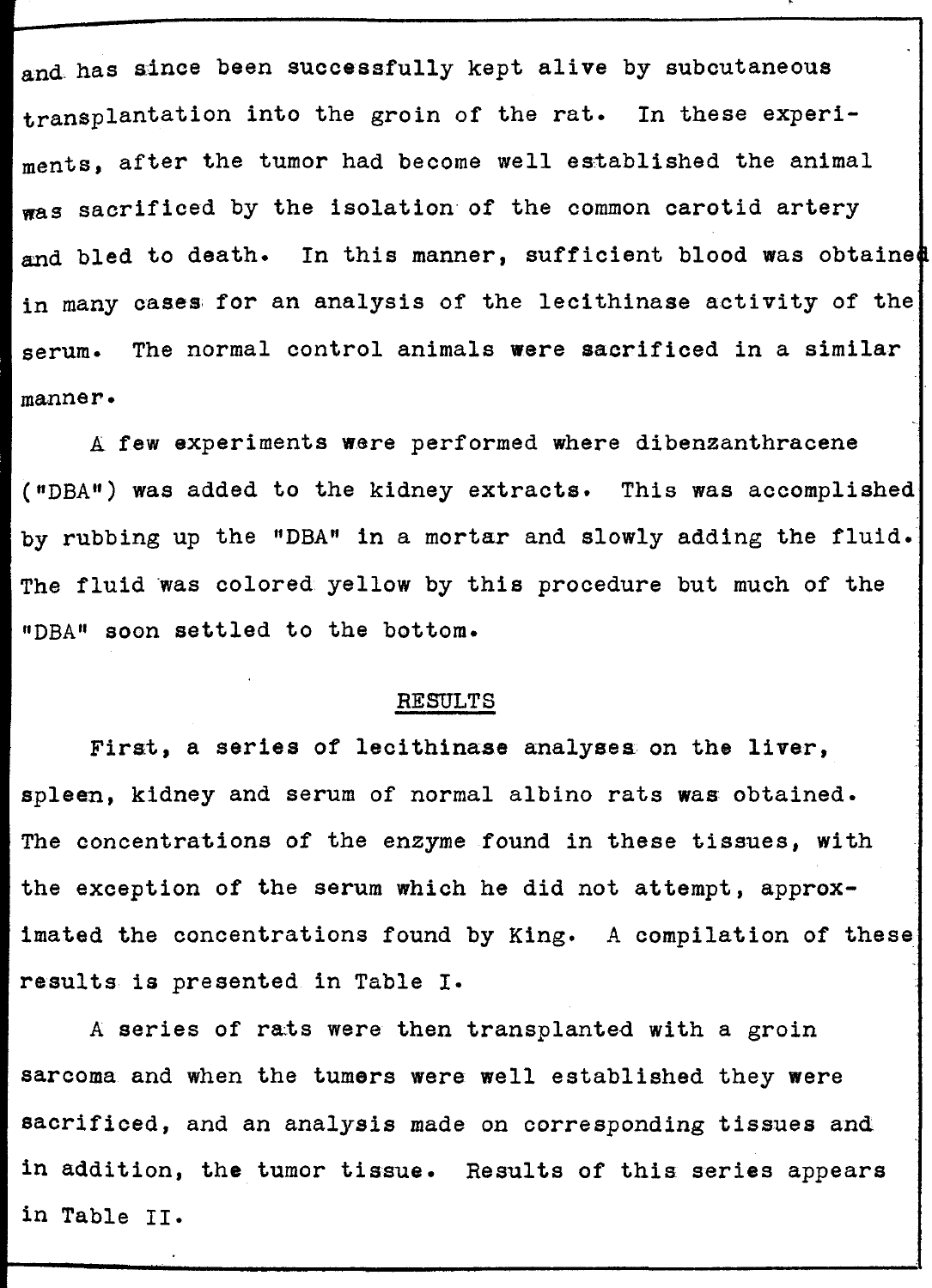The results of these two series of experiments reveal a marked decrease in the lecithinase activity of the tissues of the tumor-bearing animals as compared to the normal series, as well as a low degree of enzyme activity in the tumor tissue.

#### TABLE I

| Lecithinase activity expressed in gammas of free P. liberated: |              |              |                      |                         |             |                 |                |              |    |                 |             |         |    |         |                     |  |
|----------------------------------------------------------------|--------------|--------------|----------------------|-------------------------|-------------|-----------------|----------------|--------------|----|-----------------|-------------|---------|----|---------|---------------------|--|
| Exp. No.                                                       | 1            | $\mathbf{z}$ | 3                    | $\overline{\mathbf{4}}$ | 5           | 6               | 7              | 8            | 9  | 10 <sub>1</sub> |             | Average |    |         |                     |  |
| Kidney                                                         | 24           | 29           | 22                   | 31                      | 155         | 45              | 36             | <u> 19</u>   | 47 | 30              |             | 34      |    |         |                     |  |
| Spleen                                                         | 15           |              | 18                   | 14                      | 19          | 19              | 14             | 11           | 10 | 14              |             | 15      |    |         |                     |  |
| Liver                                                          |              |              |                      | 14                      | 4           | 10 <sup>°</sup> | $\overline{7}$ | 3            |    | 8               |             | 7.7     |    |         |                     |  |
| Serum                                                          | 8            | <b>10</b>    |                      | $\circ$                 | 8           | 16              | 6              | $\circ$      | 4  | $\mathbf O$     |             | 4.3     |    |         |                     |  |
| TABLE II                                                       |              |              |                      |                         |             |                 |                |              |    |                 |             |         |    |         |                     |  |
| Tumor Rat Lecithinase                                          |              |              |                      |                         |             |                 |                |              |    |                 |             |         |    |         |                     |  |
| Exp. No.                                                       | $\mathbf{1}$ | $\mathbf{z}$ | 3                    | $\overline{\mathbf{4}}$ | 5           | 6               | 7              | 8            | 9  | 10 <sup>°</sup> | $11$        | 12   13 |    | Average | $%$ inc.<br>over N. |  |
| Kidney                                                         | 6            | 20           | 29                   | 24                      | 21          | 16              |                | 14 24        | 11 | 37              | 14          | 15      | 19 | 19      | 44.12               |  |
| Spleen                                                         | $\mathbf 0$  | 11           | 6                    | 12                      | 12          | 6               | $\mathbf{2}$   | $\mathbf O$  | 8  | $\Omega$        | $\Omega$    | 14      | 6  | $6 -$   | 60.00               |  |
| Liver                                                          | $\mathbf O$  | 16           | $\mathbf{7}^{\circ}$ | $\mathbf{o}$            | $\mathbf 7$ | 10 <sub>1</sub> | 16             | $\mathbf{o}$ | 8  | 5.              | $\mathbf O$ |         | 5  | 6.2     | 2208                |  |
| Serum                                                          |              | $\mathbf O$  | $\Omega$             | $\mathbf{o}$            | $\Omega$    | $\mathbf O$     |                |              | 4  | 6               | $\mathbf O$ |         |    | 1.2     | 72.1                |  |
| Tumor                                                          | $\circ$      | $\circ$      | 25                   | $\mathbf{S}$            | $\mathbf O$ | ı               | 5              | 6            | 3  | 6               | ı           | 11      |    | 4       |                     |  |

Normal Rat Lecithinase

..

Four rats resisted all efforts to tumor transplantation. These rats were then sacrificed and their organs analyzed for lecithinase activity. The results, together with the percentage of increase over the normal series, are recorded in Table III.

The next series of experiments performed, was to determine the effect, if any, of "DBA" on the lecithinase activity of the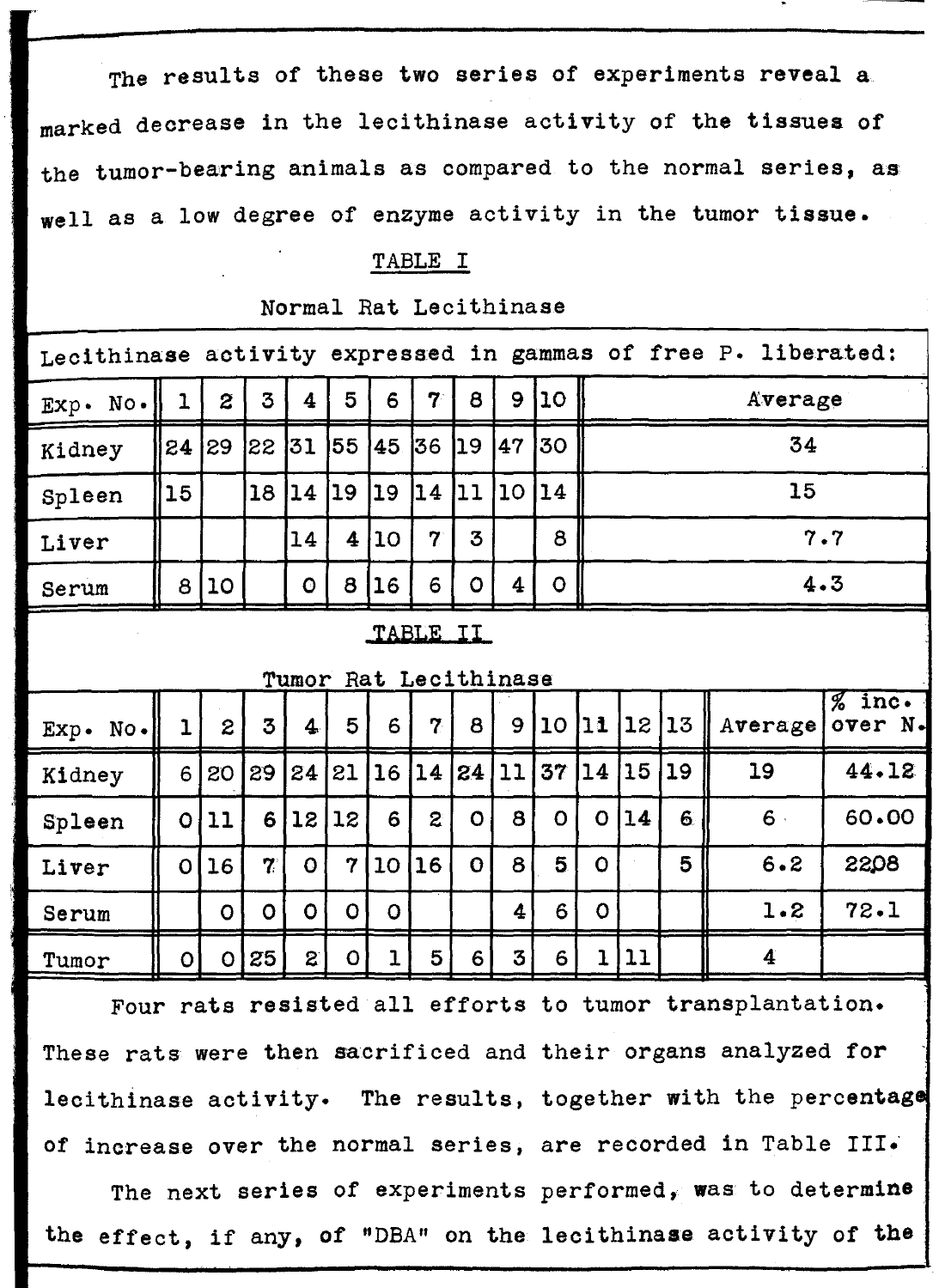kidney autolysate. 10 mg. of "DBA" was added to the contents of the incubation tubes in a manner already described. A set of normal incubation tubes was also included as a control. The results are seen in Table IV.

,

An attempt at determining the relation of the age of the tumor to the change of concentration of lecithinase in the organs of the rat was made without any conclusive results.

#### TABLE III

Resistant Rat Lecithinase

| $Exp.$ No. |    | $\mathbf{z}$            | 3 <sub>1</sub> | 4  | Average | $%$ inc. over N. |
|------------|----|-------------------------|----------------|----|---------|------------------|
| Kidney     |    | $\parallel$ 29 37 38 37 |                |    | 35      | 2.9              |
| Spleen     |    | 15   18   24   19       |                |    | 19      | 26.6             |
| Liver      | 13 | 4                       | 6.             | 9  | 8       | 4.0              |
| Serum      |    |                         |                | 77 | 4.5     | 4.6              |

TABLE IV

Effect of "DBA"

| Exp. No.        |    | $\mathbf{z}$               | 3 <sub>l</sub> | $\overline{\mathbf{4}}$ | 5 <sup>1</sup> | 6 | 77            | 8 |      |      | 9 10 11 18 | Average |                                                |
|-----------------|----|----------------------------|----------------|-------------------------|----------------|---|---------------|---|------|------|------------|---------|------------------------------------------------|
| Kidney          | 12 |                            | 7/31           |                         |                |   | 8 10 18 12 10 |   |      | 4 13 | 23         | 14      |                                                |
| Kidney<br>"DBA" |    | 25   17   23   71   8   15 |                |                         |                |   | 9             | 9 | Q 11 |      |            | 19      | $ 35.7$ inc.<br>over the<br>normal<br>controls |

#### DISCUSSION

Lecithin is present in every living cell. Since it has been found by McJunkin and Henry (1935) that lecithin inhibits cell growth, this protoplasmic constituent must be a factor in controlling the growth of the individual cell. All cell activity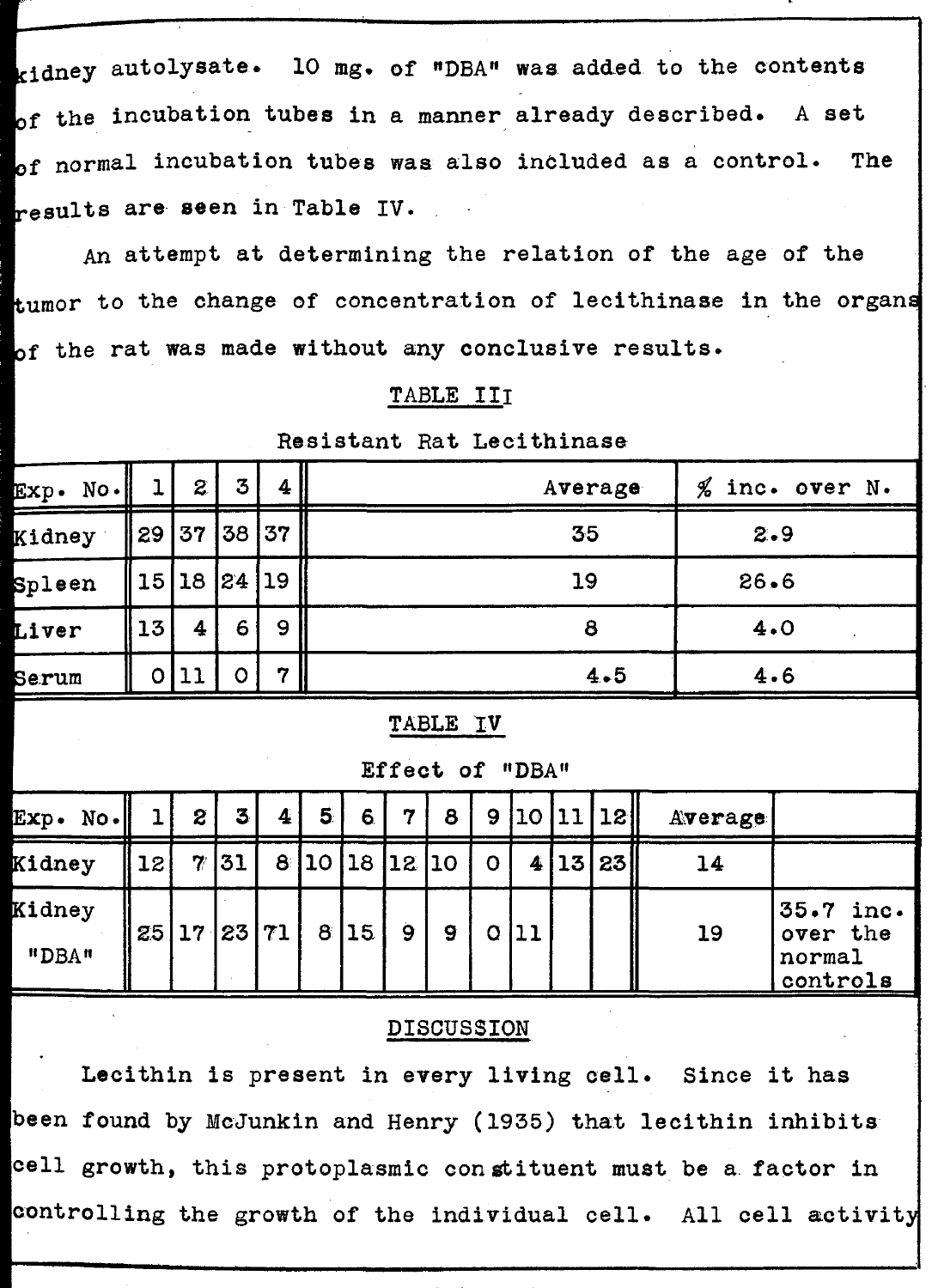is accomplished by chemical changes which are in turn promoted  $_{\text{by}}$  organic catalysts or enzymes. The concentration of lecithin- $_{\texttt{LSE}}$  in any given tissue should then be an indication of the hegree of controlling action that lecithin exercised in that ~lssue •

Every tumor growth is in its essence an uncontrolled growth bf cells. Since this is true, the basic cause of all tumor growth must be on one hand a decrease of the inhibiting factors of cell growth, or on the other hand an increase of the stimulating factors, or a combination of the two.

The results of the eXperiments performed indicate that there is a substantial decrease in the lecithinase activity of all of the tissues of a tumor-bearing animal as compared to the hormal animal. In addition, there was found to be a very low concentration of this enzyme in the tumor tissues. An interpretation of the meaning of these experimental findings can only at best be placed on a hypothetical basis. It must be understood that the following discussion regarding the role of lecithinase in tumor formation is purely theoretical.

The low concentration of lecithinase in the tumor tissue indicates that there is a low degree of inhibition exerted by lecithin in the tumor cells thus allowing them to progress in uncontrolled or blastomatous growth. The low lecithinase activity of the liver, spleen, etc. in a tumor-bearing animal may be an expression of a mobilization of enzyme from these organs to the tumor area, in an attempt to retard its growth.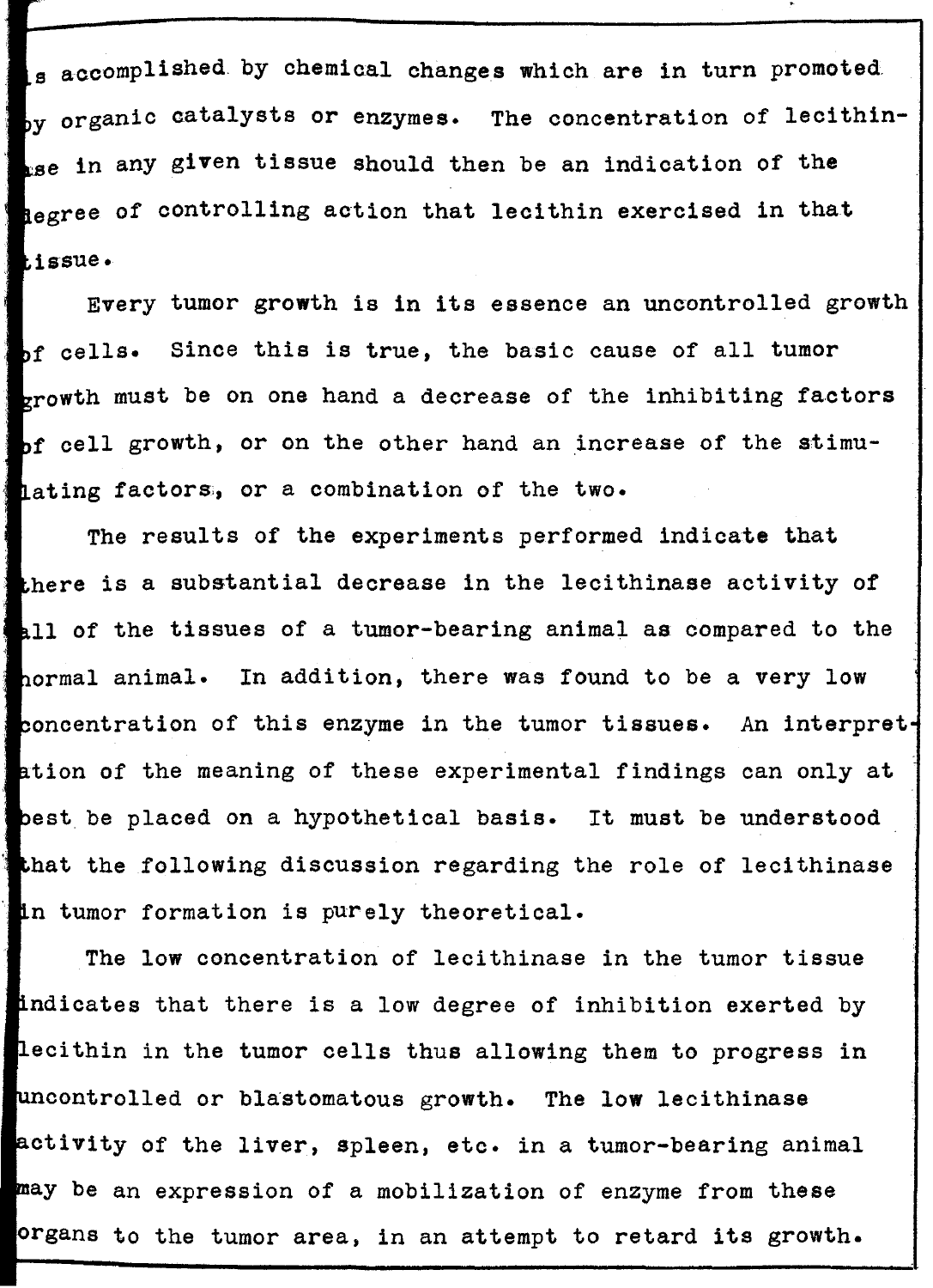In the few tumor resistant animals that were analyzed, an ncrease over the normal lecithinase was found. This may be an  $\epsilon_{\text{xp}}$ lanation as to why they were tumor resistant. To explain the esults of the "DBA" experiments is a little more difficult. In riew of the fact that "DBA" is a carcinogenic agent, this substance in the light of the above theory would be expected to **Recrease the amount of lecithinase activity.** However, the **Experimental results showed that "DBA" materially increased the** ctivity of the lecithinase of kidney tissue. The fact that he "DBA" was strictly an in vitro addition may explain the iscrepancy, or another theory may be ventured to explain this. erhaps the "DBA" stimulates the lecithinase to further activity, hus necessitating an increase of the stumulating factors of **Execution in order to maintain a normal rate of growth.** Continued ction of the "DBA" may then so increase the stimulating factors. hat control of growth is lost and a tumor results.

#### CONCLUSIONS

1. Sarcomatous tissue has a low concentration of lecithinase 2. The spleen, liver, kidney and serum of a tumor-bearing Ibino rat have a lower concentration of lecithinase than do the orresponding organs of a normal animal.

3. The organs of tumor resistant animals have a higher than· ormal concentration of lecithinase.

4. Addition of "DBA" in vitro,to a kidney extract, materialy increases. the lecithinase activity of that extract.